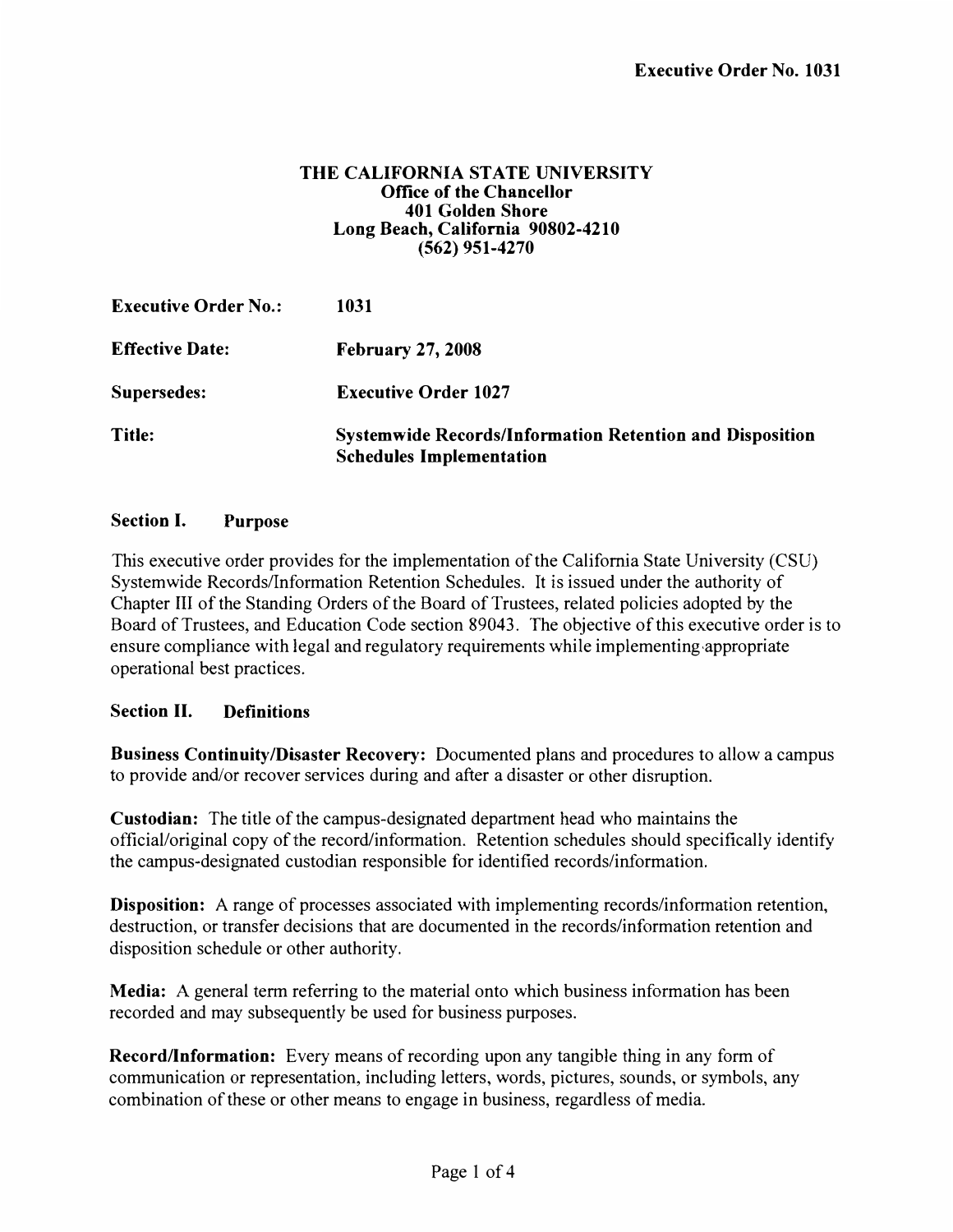This includes, but is not limited to:

- Electronic communication such as e-mail content and attachments, voicemail, instant messages, and data on a contactless integrated circuit;
- Content on web sites, PDAs, mobile devices, desktops, and servers;
- Information/data captured in various databases;
- Physical paper in files, such as memos, contracts, reports, photographs and architectural drawings;
- Licenses, certificates, registration, identification cards, or other means;
- Handwriting, typewriting, printing, photostatting, photographing, photocopying, transmitting by electronic mail or facsimile;
- Any record thereby created, regardless of the manner or media in which the record has been stored and/or created; and
- Backups of electronic information.

**Retention Authority:** The statute, code or good business practice that governs the length of time a particular record/information shall/should be kept.

**Retention Period:** The period of time that a record/information shall/should be kept. This period may be divided into:

- Active Retention Period  $-$  This is the length of time the records or information are to remain available for immediate retrieval to meet operational needs.
- Inactive Retention Period This is the length of time the records or information are to be retained to meet the long-term needs of the campus/CSU.

**Schedule:** A document identifying a series of unique records/information associated with a university process or function. For each record/information listed, the schedule will include a unique number/identifier, title, custodian, value, retention authority, and retention period. The basic schedules are to be modified by each campus as needed, e.g., to specify custodians, update record/information value according to campus needs, and incorporate additional records.

**Series:** A group of related records filed/used together and evaluated as a unit for retention purposes.

**Value:** Records and information may have value in one or more of the following areas:

- I. Operational: Required by a campus/department to perform its primary function.
- 2. Legal: Required to be kept by law or may be needed for litigation or a government investigation.
- 3. Fiscal: Related to the financial transactions of the campus, especially those required for audit or tax purposes.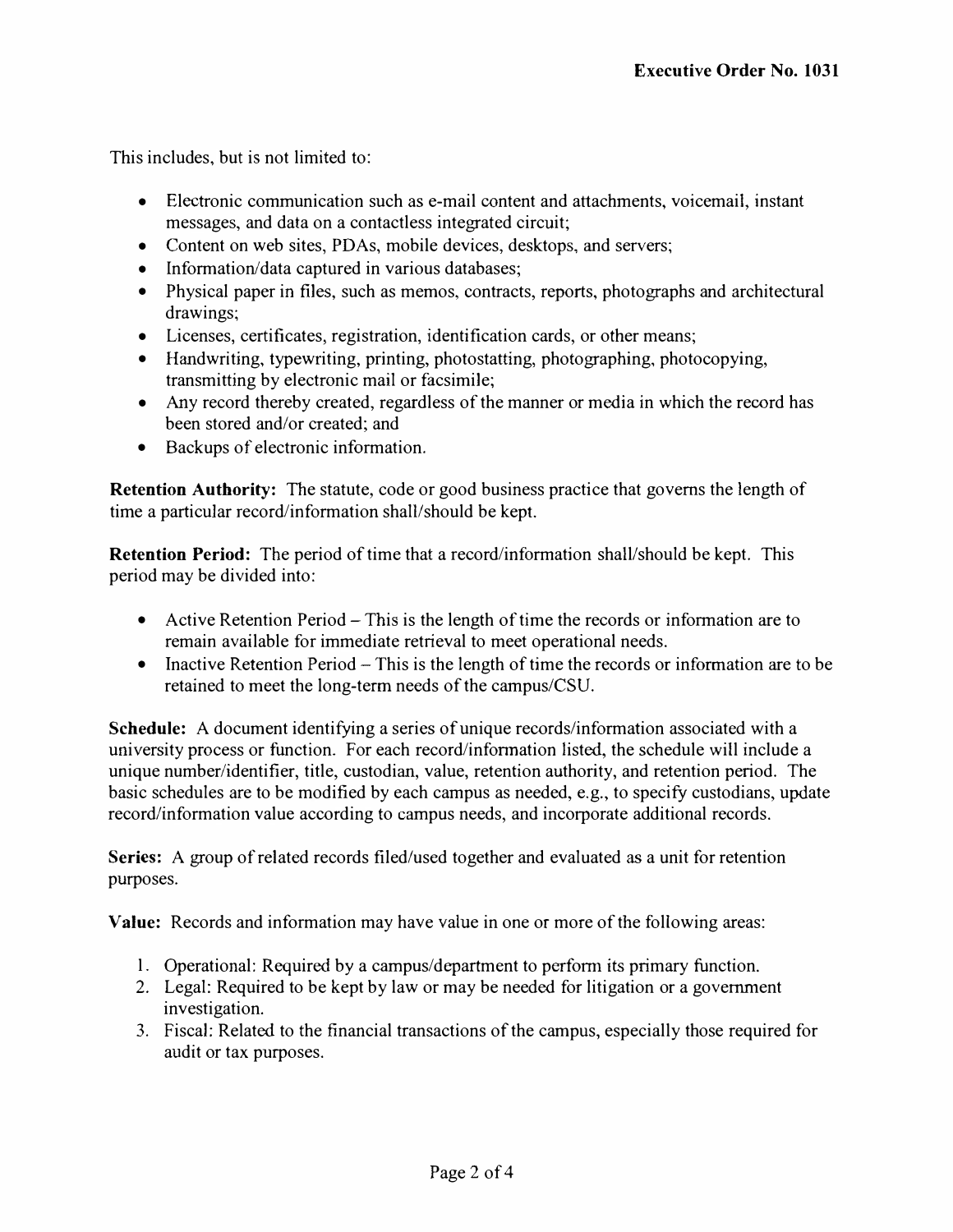- 4. Historical: Of long-term value to document past events. This may arise from exceptional age and/or connection with some significant historical event or person associated with the CSU.
- 5. Vital: Critical to maintain to ensure operational continuity for the CSU after a disruption or disaster. Vital records or information may fall into any one of the above value categories.

# **Section III. Policy Implementation**

The purpose of the CSU Systemwide Records/Information Retention and Disposition executive order is to improve operational efficiency and effectiveness while at the same time ensure that legal and regulatory requirements associated with the retention and disposition of CSU records/information are met. Records/information custodians are responsible for controlling the administration of records/information in all media forms and for valuing such records/information in accordance with retention authority requirements. The retention and disposition of records/information are to conform to standards set forth within retention and disposition schedules issued in conjunction with this executive order. Each series or schedule will be periodically reviewed and updates will be posted to the CSU website. These schedules are not to be abridged or altered except to add specific guidance regarding the retention and disposition of unique, campus-specific records/information.

The Office of the Chancellor will identify subject matter experts, who can answer questions related to the retention and disposition schedule for each record/information series.

### **Section IV. Campus Responsibility**

Each campus president is responsible for ensuring that the appropriate campus department(s) implements the records/information retention and disposition schedules for that department.

Each campus must:

- I. Formally designate an official campus custodian(s) for each type of record who will be responsible for:
	- a. Assuring that the campus is operating in compliance with the California State University records/information retention and disposition schedules, and;
	- b. Identifying records/information that may have historic or vital value for the campus.
- 2. Ensure that the designation of a vital record/information is consistent with the campus' business continuity plans (per Executive Order 1014 http://www.calstate.edu/EO/EO-1014.html).